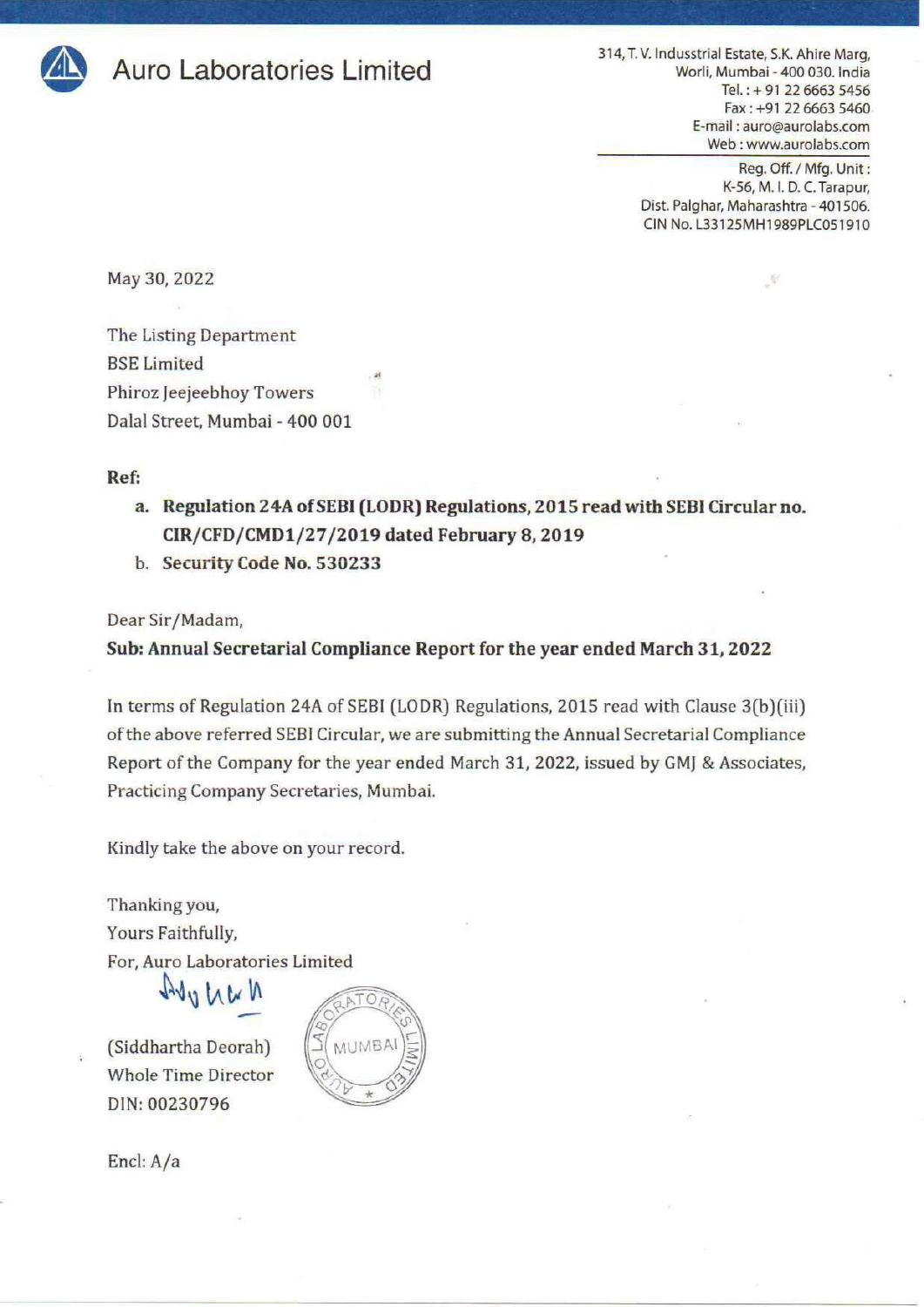

Mumbai - 400 069. Tel. No.: 6191 9293 Email : cs@gmj.co.in

## SECRETARIAL COMPLIANCE REPORT FOR THE FINANCIAL YEAR ENDED MARCH 31, 2022

To, AURO LABORATORIES LIMITED K-56, MID C, Tarapur Industrial Area, Thane - 401 506.

We, GMI & Associates, Company Secretaries have examined:

- (a) all the documents and records made available to us and explanation provided by AURO LABORATORIES LIMITED ("the listed entity"),
- (b)\_ the filings/ submissions made by the listed entity to the stock exchanges,
- (c) website of the listed entity is functional,
- (d) any other document/ filing, as may be relevant, which has been relied upon to make this certification,

for the year ended 31.03.2022 ("Review Period") in respect of compliance with the provisions of:

- (i.) The Securities and Exchange Board of India Act, 1992 ("SEBI Act"} and the Regulations, circulars, guidelines issued thereunder; and
- (ii.) The Securities Contracts (Regulation) Act, 1956 ("SCRA"), rules made thereunder and the Regulations, circulars, guidelines issued thereunder by the Securities and Exchange Board of India ("SEBI");
- (iii.) The following Regulations prescribed under The Securities and Exchange Board of India Act, 1992 ("SEBI Act") and the circulars/ guidelines issued thereunder, have been examined: -
	- (a) Securities and Exchange Board of India (Listing Obligations and Disclosure Requirements) Regulations, 2015;
	- (b) Securities and Exchange Board of India (Prohibition of Insider Trading) Regulations, 2015;
	- (c) Securities and Exchange Board of India (Substantial Acquisition of Shares and Takeovers) Regulations, 2011;
	- (d) Securities and Exchange Board of India (Issue of Capital and Disclosure Requirements) Regulations, 2018, (Not applicable to the Company during the review period)
	- (e) Securities and Exchange Board of India (Buyback of Securities) Regulations, 2018; (Not applicable to the Company during the review period)

[Cont...2]



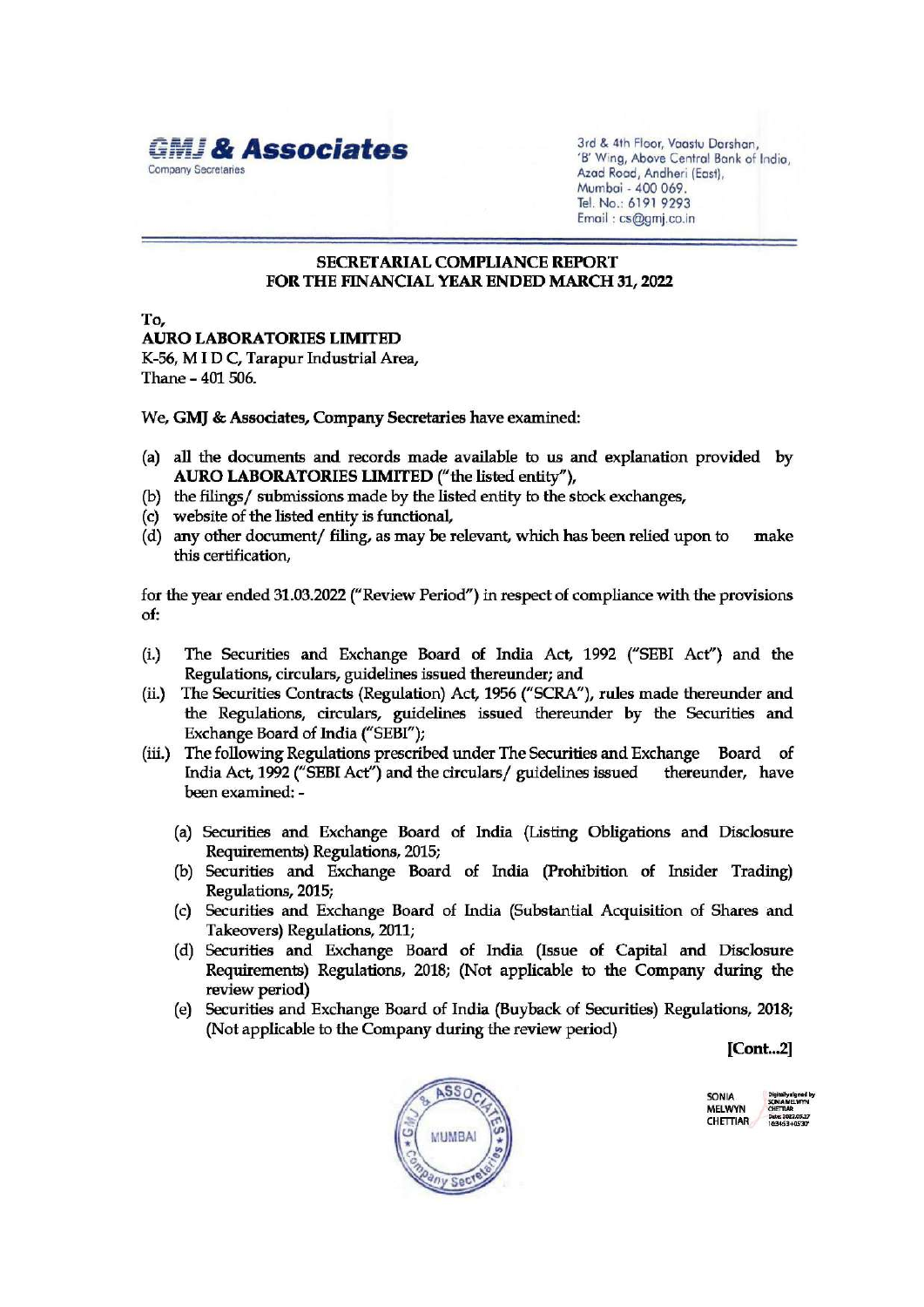

- (f) Securities and Exchange Board of India (Share Based Employee Benefits and Sweat Equity) Regulations, 2021 [Formerly known as Securities and Exchange Board of India (Share Based Employee Benefits) Regulations, 2014] (Not applicable to the Company during the review period) GMJ & Associates<br>
Company Secretaries<br>
(f) Securities and Exchange Board of In<br>
Equity) Regulations, 2021 [Formerl<br>
India (Share Based Employee Benn<br>
Company during the review period<br>
(g) Securities and Exchange Board of<br>
	- (g) Securities and Exchange Board of India (Issue and Listing of Debt Securities) Regulations, 2008; (Not applicable to the Company during the review period)
	- (h) Securities and Exchange Board of India (Issue and Listing of Non-Convertible and Redeemable Preference Shares) Regulations, 2013; (Not applicable to the Company during the review period)

|            | <b>MJ &amp; Associates</b><br>Company Secretaries                                                                                                                                                                                                                                                                                                                                                                                                                                                                                                                                                                                                                           |                                                                                                                                                | 3rd & 4th Floor, Vaastu Darshan,<br>'B' Wing, Above Central Bank of India,<br>Azad Road, Andheri (East),<br>Mumbai - 400 069.<br>Tel. No.: 6191 9293<br>Email: cs@gmj.co.in |  |  |  |  |
|------------|-----------------------------------------------------------------------------------------------------------------------------------------------------------------------------------------------------------------------------------------------------------------------------------------------------------------------------------------------------------------------------------------------------------------------------------------------------------------------------------------------------------------------------------------------------------------------------------------------------------------------------------------------------------------------------|------------------------------------------------------------------------------------------------------------------------------------------------|-----------------------------------------------------------------------------------------------------------------------------------------------------------------------------|--|--|--|--|
| 2          |                                                                                                                                                                                                                                                                                                                                                                                                                                                                                                                                                                                                                                                                             |                                                                                                                                                |                                                                                                                                                                             |  |  |  |  |
|            | Securities and Exchange Board of India (Share Based Employee Benefits and Sweat<br>(f)<br>Equity) Regulations, 2021 [Formerly known as Securities and Exchange Board of<br>India (Share Based Employee Benefits) Regulations, 2014] (Not applicable to the<br>Company during the review period)<br>(g) Securities and Exchange Board of India (Issue and Listing of Debt Securities)<br>Regulations, 2008; (Not applicable to the Company during the review period)<br>(h) Securities and Exchange Board of India (Issue and Listing of Non-Convertible and<br>Redeemable Preference Shares) Regulations, 2013; (Not applicable to the Company<br>during the review period) |                                                                                                                                                |                                                                                                                                                                             |  |  |  |  |
|            | Based on our examination and verification of the documents and records produced to us<br>and according to the information and explanations given by the Company, we report that: -                                                                                                                                                                                                                                                                                                                                                                                                                                                                                          |                                                                                                                                                |                                                                                                                                                                             |  |  |  |  |
| (a)        | The listed entity has complied with the provisions of the above Regulations and<br>circulars/ guidelines issued thereunder, except in respect of matters specified below:                                                                                                                                                                                                                                                                                                                                                                                                                                                                                                   |                                                                                                                                                |                                                                                                                                                                             |  |  |  |  |
| Sr.<br>No. | <b>Compliance Requirement</b><br>(Regulations/circulars/<br>guidelines including<br>specific clause)                                                                                                                                                                                                                                                                                                                                                                                                                                                                                                                                                                        | <b>Deviations</b>                                                                                                                              | <b>Observations/Remarks of</b><br>the Practicing Company<br>Secretary                                                                                                       |  |  |  |  |
| 1.         | Regulation 3(5) of the The<br><b>Securities</b><br>and<br>Exchange<br>Board of India (Prohibition of<br>Insider Trading) Regulations,<br>2015.                                                                                                                                                                                                                                                                                                                                                                                                                                                                                                                              | The Company has not<br>devised<br>a Structured<br>Digital<br>Database<br>for<br>maintaining<br>all<br>information<br>under<br>Regulation 3(5). | The<br>Company<br>has<br>maintained the requisite<br>information in Microsoft<br>Excel.                                                                                     |  |  |  |  |

- (b) The listed entity has maintained proper records under the provisions of the above Regulations and circulars/ guidelines issued thereunder insofar as it appears from my/our examination of those records.
- (c) There are no actions taken against the listed entity/ its promoters/ directors/ material subsidiaries either by SEBI or by Stock Exchanges (including under the Standard Operating Procedures issued by SEBI through various circulars) under the aforesaid Acts/ Regulations and circulars/ guidelines issued thereunder.

[Cont...3]



| SONIA         | Digitally signed by<br>SONIA MELWYN<br><b>CHETTIAR</b> |  |  |
|---------------|--------------------------------------------------------|--|--|
| <b>MELWYN</b> |                                                        |  |  |
|               | Date: 2022.05.27                                       |  |  |
| CHETTIAR      | 16:35:16 +05:30"                                       |  |  |